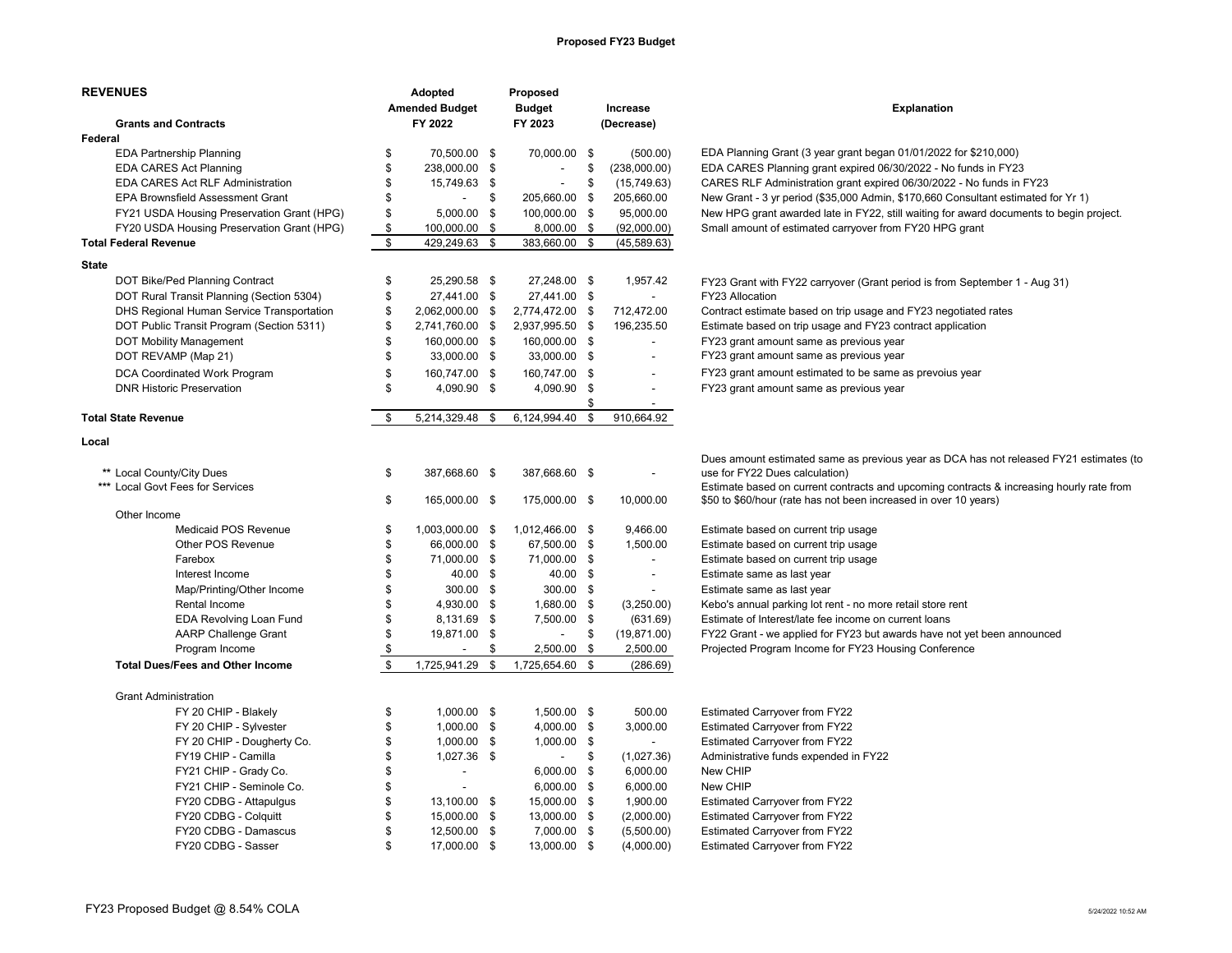## **Proposed FY23 Budget**

| <b>REVENUES</b>             |                                             | Adopted |                          |               | Proposed        |                    |                                                        |
|-----------------------------|---------------------------------------------|---------|--------------------------|---------------|-----------------|--------------------|--------------------------------------------------------|
|                             | <b>Amended Budget</b>                       |         |                          | <b>Budget</b> | Increase        | <b>Explanation</b> |                                                        |
| <b>Grants and Contracts</b> |                                             | FY 2022 |                          | FY 2023       | (Decrease)      |                    |                                                        |
|                             | FY21 CDBG - Bronwood                        | \$      | 17,000.00 \$             |               | 20,000.00 \$    | 3,000.00           | <b>Estimated Carryover from FY22</b>                   |
|                             | FY21 CDBG - Terrell Co.                     |         | 16,000.00 \$             |               | 20,000.00 \$    | 4.000.00           | <b>Estimated Carryover from FY22</b>                   |
|                             | FY21 CDBG CV - Dougherty Co Food Bank       | \$      | 25,000.00 \$             |               | 50,000.00 \$    | 25,000.00          | Estimated Carryover from FY22                          |
|                             | FY20 ARPA Broadband-Terrell Co.             |         | $3.000.00$ \$            |               | 50,000.00 \$    | 47,000.00          | <b>Estimated Carryover from FY22</b>                   |
|                             | FY20 ARPA Infrastructure-Attapulgus         | \$      | $3,000.00$ \$            |               | 50,000.00 \$    | 47,000.00          | Estimated Carryover from FY22                          |
|                             | FY20 ARPA Infrastructure-Coolidge           | \$      | $3,000.00$ \$            |               | 20,000.00 \$    | 17,000.00          | Estimated Carryover from FY22                          |
|                             | FY20 ARPA Infrastructure-Leary              |         | $3,000.00$ \$            |               | 50,000.00 \$    | 47,000.00          | Estimated Carryover from FY22                          |
|                             | <b>Total Grant Administration</b>           | \$      | 131,627.36 \$            |               | 326,500.00 \$   | 194,872.64         |                                                        |
| Project Delivery            |                                             |         |                          |               |                 |                    |                                                        |
|                             | FY17 CHIP - Meigs                           | \$      |                          | \$            | $6,000.00$ \$   | 6,000.00           | Expected FY23 Project Deliverys (completed CHIP homes) |
|                             | FY18 CHIP - Dawson                          | \$      | $\overline{\phantom{a}}$ | \$            | $6,000.00$ \$   | 6,000.00           | Expected FY23 Project Deliverys (completed CHIP homes) |
|                             | FY18 CHIP - Cordele                         |         | $\overline{\phantom{a}}$ |               | $9.000.00$ \$   | 9,000.00           | Expected FY23 Project Deliverys (completed CHIP homes) |
|                             | FY18 CHIP - Colquitt                        |         | $\overline{\phantom{a}}$ |               | $9,000.00$ \$   | 9,000.00           | Expected FY23 Project Deliverys (completed CHIP homes) |
|                             | FY19 CHIP - Camilla                         |         |                          |               | $9,000.00$ \$   | 9,000.00           | Expected FY23 Project Deliverys (completed CHIP homes) |
|                             | FY19 CHIP - Arlington                       |         |                          |               | $3,000.00$ \$   | 3,000.00           | Expected FY23 Project Deliverys (completed CHIP homes) |
|                             | FY19 CHIP - Donalsonville                   | \$      |                          | \$            | $3,000.00$ \$   | 3,000.00           | Expected FY23 Project Deliverys (completed CHIP homes) |
|                             | FY19 CHIP - Sylvester                       | \$      | $\overline{\phantom{a}}$ | \$            | $6,000.00$ \$   | 6,000.00           | Expected FY23 Project Deliverys (completed CHIP homes) |
|                             | <b>Total Project Delivery Revenue</b>       | \$      | $\overline{\phantom{a}}$ | \$            | 51.000.00 \$    | 51.000.00          |                                                        |
| <b>Total Local Revenue</b>  |                                             | -S      | ,857,568.65              | - \$          | 2,103,154.60 \$ | 245,585.95         |                                                        |
|                             | <b>Total Federal, State, Local Revenues</b> | \$      | 7,501,147.76             | - \$          | 8,611,809.00    | \$<br>1,110,661.24 |                                                        |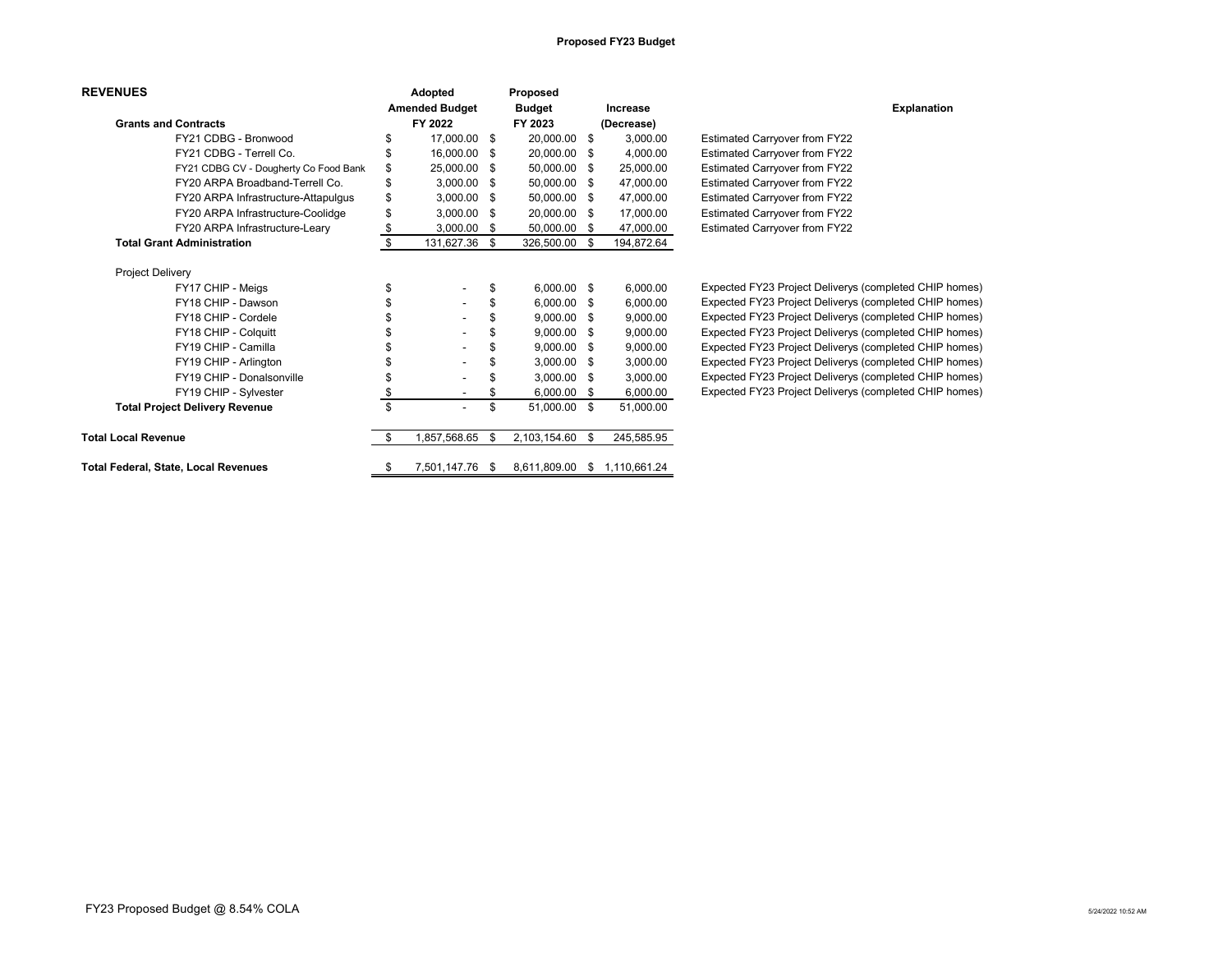## **Proposed FY23 Budget**

| <b>EXPENDITURES</b> |                                                         |          | <b>Adopted</b><br><b>Amended Budget</b><br>FY 2022 |          | Proposed<br><b>Budget</b><br>FY 2023 | Increase<br>(Decrease) | <b>Explanation</b>                                                                                       |  |
|---------------------|---------------------------------------------------------|----------|----------------------------------------------------|----------|--------------------------------------|------------------------|----------------------------------------------------------------------------------------------------------|--|
|                     | A. PERSONNEL COSTS                                      |          |                                                    |          |                                      |                        |                                                                                                          |  |
|                     | <b>Salaries</b>                                         | \$       | 768,387.56 \$                                      |          | 970,384.43 \$                        | 201,996.87             | Estimated salaries with COLA @ 8.54%. Also includes new Planner and Planning Admin<br>Assistant position |  |
|                     | Payroll Taxes                                           | \$       | 55,861.78 \$                                       |          | 70,546.95 \$                         | 14,685.17              | Increase with salaries                                                                                   |  |
|                     | Retirement                                              | \$       | 116,210.58 \$                                      |          | 132,755.44 \$                        | 16,544.86              | Increase with salaries                                                                                   |  |
|                     | Worker's Compensation Insurance                         | \$       | 3,038.00 \$                                        |          | 3,300.00 \$                          | 262.00                 | Increase with salaries                                                                                   |  |
|                     | Group Health                                            | \$       | 103,761.00 \$                                      |          | 141,548.40 \$                        | 37,787.40              | Increase anticipated 1/1/23 at 5%                                                                        |  |
|                     | Group Long Term Disability/Life                         | \$       | 8,000.00 \$                                        |          | 8,400.00 \$                          | 400.00                 | <b>Estimated increse</b>                                                                                 |  |
|                     | Unemployment Insurance                                  | \$       | 14,496.87 \$                                       |          | 13,447.24 \$                         | (1,049.63)             | Estimate based on current staff                                                                          |  |
|                     | <b>Total Personnel Costs</b>                            | \$       | 1,069,755.78                                       | \$       | 1,340,382.45 \$                      | 270,626.68             |                                                                                                          |  |
|                     | <b>Administrative Fees</b>                              | \$       | 1.350.00 \$                                        |          | 1.500.00 \$                          | 150.00                 | Estimate based on current admin fees                                                                     |  |
|                     | <b>Professional Fees</b>                                | \$       | 28,100.00 \$                                       |          | 28,300.00 \$                         | 200.00                 | Estimate based on current contract fees                                                                  |  |
|                     | <b>Technical Fees</b>                                   | \$       | 45,500.00 \$                                       |          | 40,000.00 \$                         | (5,500.00)             | Estimate based on current                                                                                |  |
|                     | <b>Custodial Services</b>                               | \$       | 3,600.00 \$                                        |          | 4,000.00 \$                          | 400.00                 | Estimate                                                                                                 |  |
|                     | Lawn/Grounds Services                                   | \$       | $9,000.00$ \$                                      |          | 10,000.00 \$                         | 1.000.00               | Estimate                                                                                                 |  |
|                     | <b>Building Repairs &amp; Maint</b>                     | \$       | 6,680.00 \$                                        |          | 8,000.00 \$                          | 1,320.00               | Estimated repairs needed (replace damaged siding, paint, misc.)                                          |  |
|                     | Vehicle Repairs & Maint                                 | \$       | $3,000.00$ \$                                      |          | 5,000.00 \$                          | 2,000.00               | Estimate                                                                                                 |  |
|                     | <b>Equipment Repairs &amp; Maint</b>                    | \$       | 11,500.00 \$                                       |          | 11,500.00 \$                         |                        | Estimaed to be same                                                                                      |  |
|                     | <b>Building Lease</b>                                   | \$<br>\$ | 13,900.00 \$                                       |          | $9,100.00$ \$                        | (4,800.00)             | Do not have building lease for retail space in FY23                                                      |  |
|                     | Storage Rental<br><b>Equipment Rental</b>               | \$       | 780.00 \$<br>30,000.00 \$                          |          | 780.00 \$<br>30,000.00 \$            |                        | Estimate (increased in FY22)<br>Estimate same                                                            |  |
|                     |                                                         |          |                                                    |          |                                      |                        |                                                                                                          |  |
|                     | Insurance & Bonding                                     | \$       | $(17, 187.00)$ \$                                  |          | 11,600.00 \$                         | 28,787.00              | Estimate of insrance expense                                                                             |  |
|                     | Communications                                          | \$       | 22,500.00 \$                                       |          | 22,500.00 \$                         | $\sim$                 | Estimate same                                                                                            |  |
|                     | Printing & Publications<br>Travel                       | \$<br>\$ | 2,250.00 \$<br>12,000.00 \$                        |          | $2,000.00$ \$<br>23,500.00 \$        | (250.00)<br>11,500.00  | Estimate based on current<br>Estimated increase due to more travel anticipated in FY23                   |  |
|                     | Dues & Fees                                             | \$       | 21,550.00 \$                                       |          | 21,350.00 \$                         | (200.00)               | Estmate                                                                                                  |  |
|                     | Alarm & Security Services                               | \$       | 75.00                                              | \$       | $\overline{a}$                       | \$<br>(75.00)          | Terminated alarm service                                                                                 |  |
|                     | <b>Education &amp; Training</b>                         | \$       | 7,050.00 \$                                        |          | 11,750.00 \$                         | 4,700.00               | Estmated increase due to more conferences/workshops in FY23                                              |  |
|                     | Licenses                                                | \$       | 200.00 \$                                          |          | 1,500.00 \$                          | 1,300.00               | Large amount of transit vehicles to get tagged/titled (if they are delivered in FY23)                    |  |
|                     | Contracts                                               | \$       | 187,871.00 \$                                      |          | 261,660.00 \$                        | 73,789.00              | (estimated)                                                                                              |  |
|                     | <b>Transportation Services</b>                          | \$       | 5,837,000.00                                       | \$       | 6,310,000.00 \$                      | 473,000.00             | Estimate based on current trip levels and negotiated rates for FY23                                      |  |
|                     | General Supplies & Materials                            | \$       | 16,555.00 \$                                       |          | 17,500.00 \$                         | 945.00                 | Estimate                                                                                                 |  |
|                     | Electricity                                             | \$       | 23,500.00 \$                                       |          | 25,000.00 \$                         | 1.500.00               | <b>Estimated increase</b>                                                                                |  |
|                     | Gasoline                                                | \$       | 2,500.00 \$                                        |          | 5,000.00 \$                          | 2,500.00               | Estimated increase based on higher fuel prices                                                           |  |
|                     | <b>Council Meeting Expense</b>                          | \$       | 7,500.00 \$                                        |          | 8,500.00 \$                          | 1,000.00               | Estimated increase based on higher food prices                                                           |  |
|                     | <b>Other Public Meetings</b>                            | \$       | 2,020.00 \$                                        |          | 1,500.00 \$                          | (520.00)               | Estimate                                                                                                 |  |
|                     | <b>Staff Recruiting</b>                                 | \$       | 500.00 \$                                          |          | 500.00 \$                            |                        | Same as previous year                                                                                    |  |
|                     | Postage & Freight                                       | \$       | 5,000.00 \$                                        |          | 6,000.00 \$                          | 1,000.00               | Estimate                                                                                                 |  |
|                     | Capital Outlay - Vehicles<br>Capital Outlay - Computers | \$<br>\$ | 6,400.00                                           | \$<br>\$ | 107,483.80 \$                        | 107,483.80<br>6,400.00 | FY23 Transit vehicle match<br>FY23 computers under GDOT 5311 contract                                    |  |
|                     | Capital Outlay - Other                                  | \$       |                                                    | \$       | 12,800.00 \$<br>102,045.00 \$        | 102,045.00             | FY23 transit equipment under GDOT 5311 contract                                                          |  |
|                     | <b>Depreciation Expense</b>                             | \$       | 32,000.00                                          | \$       | 32,000.00 \$                         |                        | Estimated to be same                                                                                     |  |
|                     | Total Operating Costs \$                                |          | 6.322.694.00                                       | \$       | 7,132,368.80 \$                      | 809.674.80             |                                                                                                          |  |
|                     |                                                         |          |                                                    |          |                                      |                        |                                                                                                          |  |